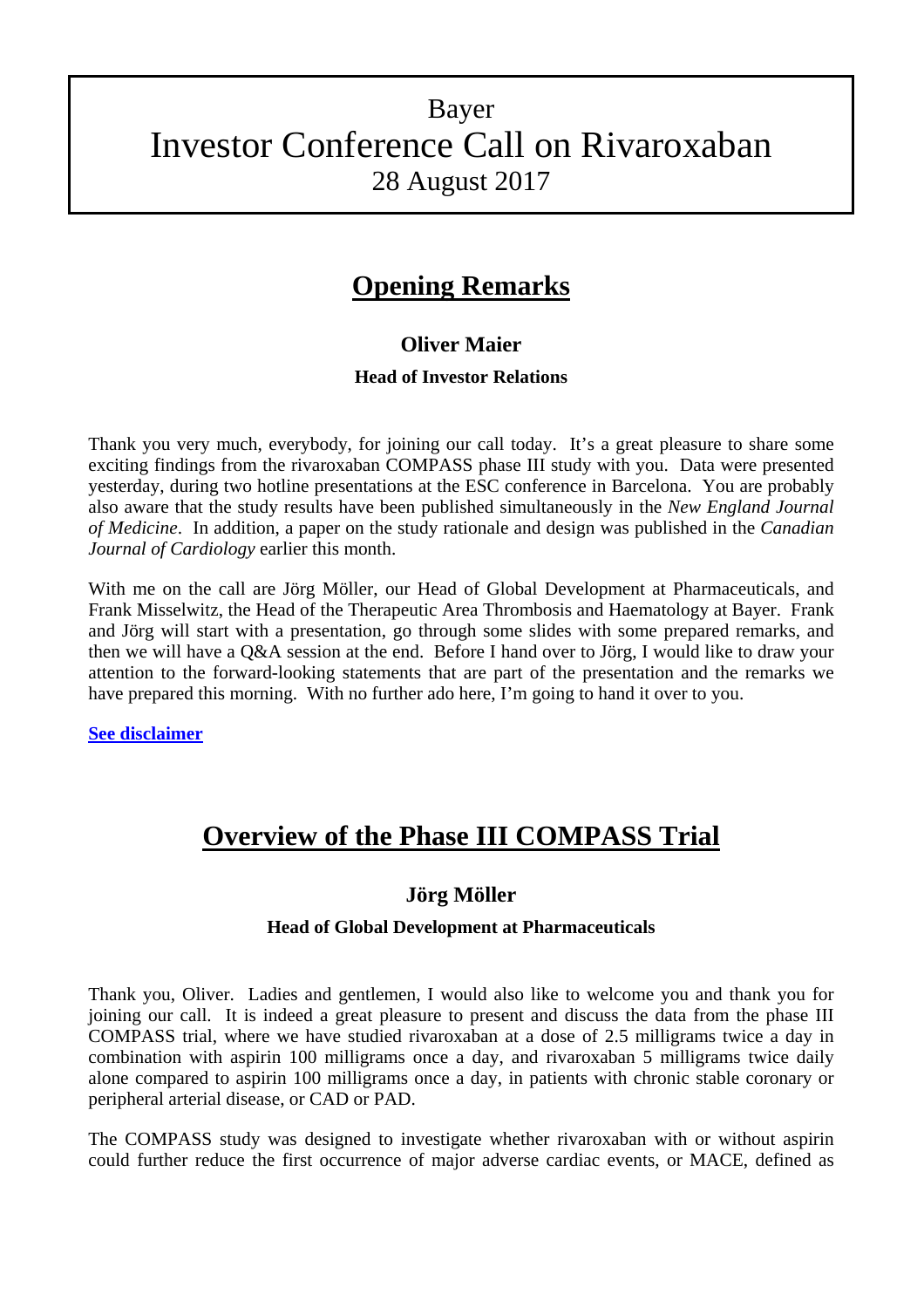Rivaroxaban 2.5 milligrams twice a day, which we're going to call the vascular dose to clarify the low dose compared to normal anticoagulation dose, plus aspirin 100 milligrams once daily showed a 24% relative risk reduction in major adverse cardiovascular events compared with aspirin 100 milligrams once a day alone. The benefit shown in the combined efficacy endpoint was mainly driven by a significant 42% relative risk reduction in stroke and 22% in cardiovascular death. Rivaroxaban vascular dose 2.5 milligrams twice daily plus aspirin 100 milligrams once daily also reduced the risk of heart attack by 14%; however, this result was not statistically significant.

This regimen demonstrated a favourable 20% improvement in the pre-specified net clinical benefit, which was defined as the composite of stroke, cardiovascular death, myocardial infarction, fatal bleeding or symptomatic bleeding into a critical organ. Overall bleeding incidence rates were low, although major bleeding was increased. There was no significant increase in fatal or intracranial bleeding.

Importantly in the PAD patient population, major adverse limb events such as chronic limb ischaemia, which can lead to amputation, were reduced significantly. Patients included in the study already received guideline recommended therapy for hypertension, high cholesterol and diabetes. All finding were consistent across regions and subgroups.

Now, I want to put this finding into context and explain why these results are so important. Cardiovascular disease, which includes CAD and PAD, is responsible for approximately 17.7 million deaths every year, representing 31% or about a third of all global deaths. Additionally, patients with cardiovascular disease have a reduction in life expectancy of over seven years on average. CAD and PAD are caused by atherosclerosis, a chronic, progressive disease which is characterised by a build-up of plaque in the arteries. Patients with these conditions are at risk of thrombotic events, which may lead to disability, limb amputations and loss of life.

Aspirin, statins, angiotensin modulators and beta-blockers are effective and widely used for cardiovascular prevention in patients with CAD, and the first three classes of these drugs are also effective in patients with PAD. However, despite the use of these therapies as many as 5% to 10% of patients experience recurrent vascular events each year.

Various antiplatelet regimens, including clopridogrel, ticagrelor and voraxapar, have been tested as alternatives to aspirin alone for long-term secondary cardiovascular prevention. While these antiplatelet agents yield benefits, none of these approaches has been shown to reduce mortality. Long-term treatment with a vitamin K antagonist, alone or in combination with aspirin, is superior to aspirin for secondary prevention after acute myocardial infarction but substantially increases bleeding, including intracranial bleeding, and did not reduce mortality. Against this background, a more effective antithrombotic strategy with an acceptable bleeding risk is needed and could have major benefits for the large population of patients with stable cardiovascular disease.

In this context, rivaroxaban 2.5 milligrams twice daily in combination with aspirin 100 milligrams once daily demonstrated unprecedented results in the COMPASS trial. A 5 milligrams twice daily dose of rivaroxaban was also investigated in the trial, but did not reach the primary endpoint. Thus, for the purpose of this call, we're going to focus on the rivaroxaban 2.5 milligrams twice daily dose plus aspirin compared to aspirin only. With that, I would like to hand over to Frank to review the details of the COMPASS trial, Frank.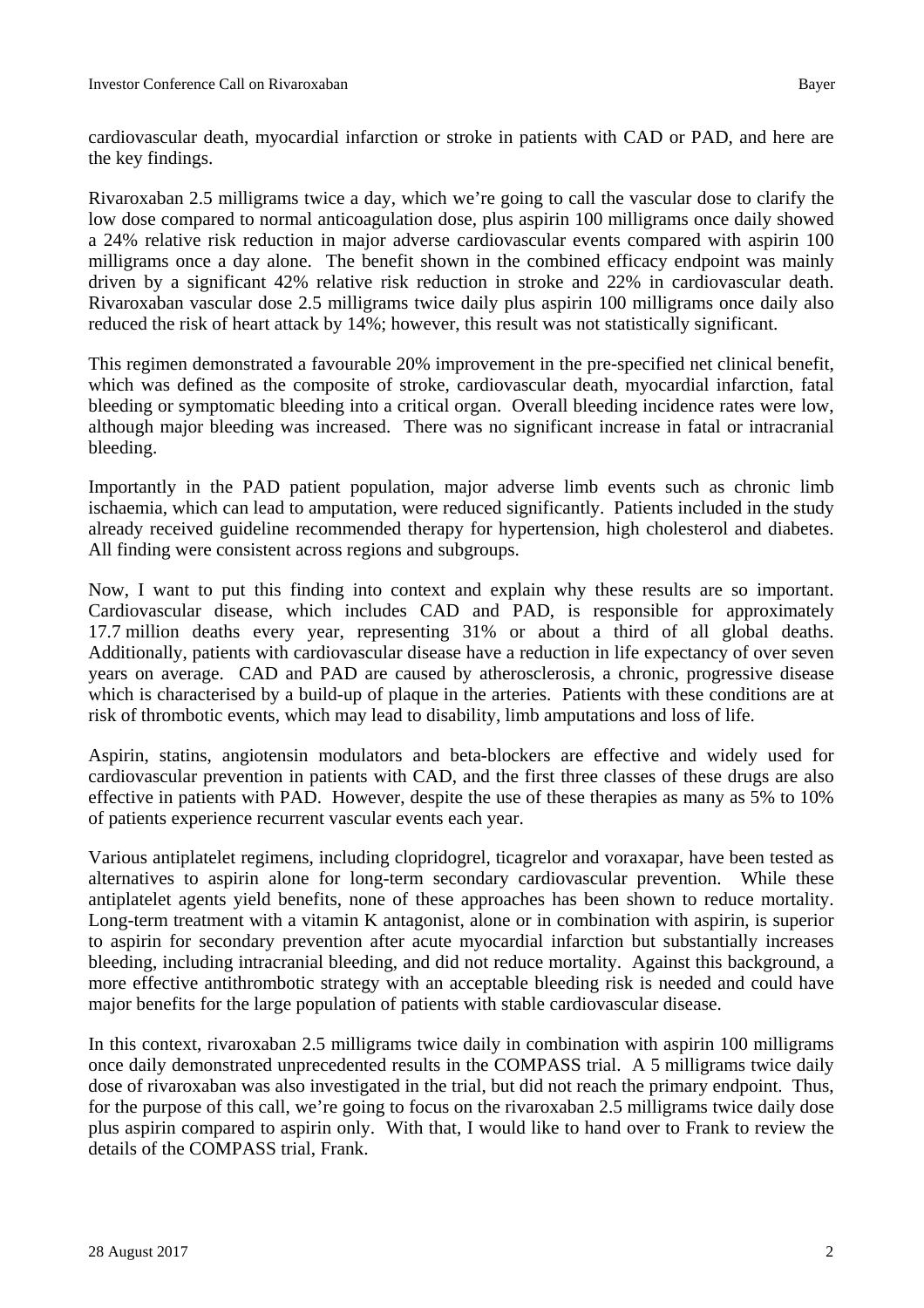## **Data from the Phase III COMPASS Trial**

### **Dr Frank Misselwitz**

#### **Head of the Therapeutic Area Thrombosis and Haematology**

Thank you, Jörg. COMPASS is a double-blind, double-dummy, placebo-controlled, randomised trial that's been conducted at 602 centres in 33 countries. As Jörg already mentioned, the trial evaluated rivaroxaban at a dose of 2.5 milligrams twice daily in combination with aspirin 100 milligrams once a day, or rivaroxaban 5 milligrams twice daily as a monotherapy, compared with aspirin 100 milligrams once a day, for the prevention of cardiovascular death, stroke or myocardial infarction among persons with a history of stable CAD or PAD.

COMPASS is also evaluating pantoprazole 40 milligrams once a day compared with placebo for the prevention of upper gastrointestinal tract complications in those not receiving a proton pump inhibitor at the inclusion of the trial. This part of the trial is continuing.

After an initial run-in period, subjects were randomised in a 1:1:1 ratio to receive: rivaroxaban 2.5 milligrams twice daily and aspirin 100 milligrams once a day; or rivaroxaban 5 milligrams twice daily as monotherapy; or aspirin 100 milligrams once daily alone, as the comparator arm, of course,, also their matching placebos.

COMPASS was planned as an event-driven trial to collect at least 2,200 primary efficacy outcomes during a planned duration of approximately three to four years. Interim analysis were planned when 50% and 75% of the events were reached. The ITT principle was very strictly followed. In other words, the primary analysis set for efficacy was the intent-to-treat set, consisting of all randomised subjects.

Patients were eligible if they met the criteria for CAD and/or PAD. Patients with CAD who were aged below 65 years of age also had to have documented atherosclerosis involving at least two vascular beds or at least two additional risk factors, including current smoking, diabetes mellitus, renal dysfunction, heart failure or non-lacunar ischaemic stroke at least one month earlier. Those at high risk of bleeding, recent stroke or prior haemorrhagic or lacunar stroke, severe heart failure, advanced stable kidney disease, those requiring dual antiplatelet therapy, anticoagulation, or other antithrombotic therapy, or non-cardiovascular conditions deemed by the investigator to be associated with a poor prognosis were excluded. Generally, patients included in the trial were on guideline recommended therapy for hypertension, high cholesterol and diabetes.

Let me now turn to the primary outcomes of the trial. The primary outcome was the reduction of the composite of cardiovascular death, stroke or myocardial infarction, which we call the MACE outcome – major acute coronary events. The main safety outcome was a modification of the International Society on Thrombosis and Homeostasis, or ISTH, criteria for major bleeding, and included fatal bleeding, symptomatic bleeding in a critical organ, bleeding into a surgical site requiring reoperation, and bleeding leading to hospitalisation, including presentation to an acute care facility even without overnight stay. Unlike the ISTH criteria, we considered all bleeding leading to presentation to an acute care facility or hospitalization as a major bleed.

Three secondary outcomes were specified: first, the composite of coronary heart disease death, ischaemic stroke not all stroke, myocardial infarction or acute limb ischaemia; the second of those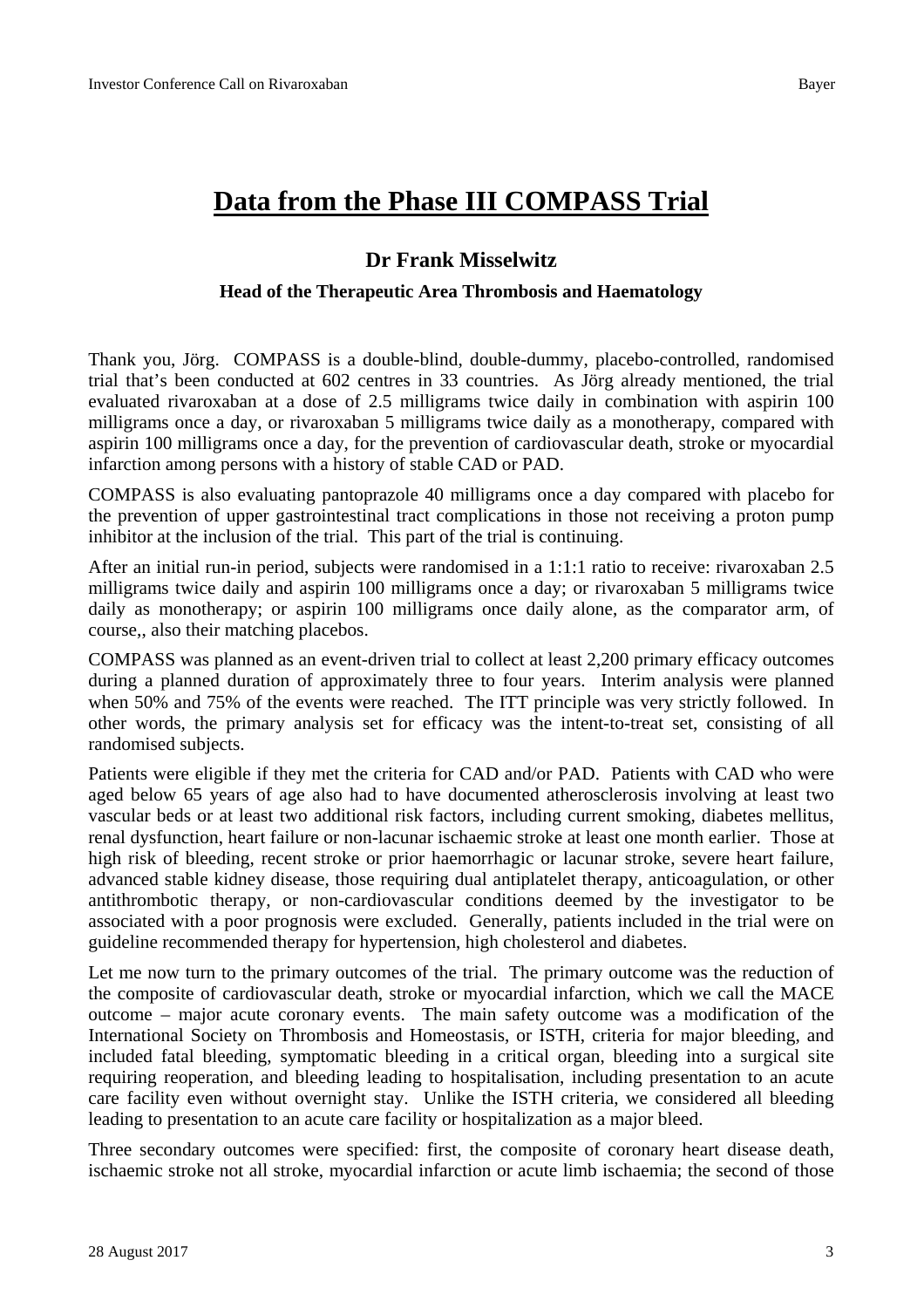secondary outcomes was a composite of cardiovascular death, again ischaemic stroke only, myocardial infarction or acute limb ischaemia; and last, but certainly not least, all-cause mortality. The pre-specified net clinical benefit outcome was the composite of cardiovascular death, stroke, myocardial infarction, fatal bleeding or symptomatic bleeding into a critical organ.

In total, 27,395 individuals were randomised to antithrombotic treatment. For the primary efficacy outcome, rivaroxaban vascular dose of 2.5 milligrams twice daily plus aspirin 100 milligrams once a day was clearly superior to aspirin 100 milligrams once a day alone for the prevention of MACE events, demonstrating a relative risk reduction of 24%. All components consistently contributed to the overall primary outcome. Remarkably, this drug combination yielded a significant 42% relative risk reduction in the risk of stroke and a significant 22% relative reduction in the risk of cardiovascular death.

Let's turn to the secondary efficacy outcomes. As you can see here, on the secondary efficacy outcomes, rivaroxaban 2.5 milligrams twice daily plus aspirin 100 milligrams once a day, compared with aspirin 100 milligrams once a day, reduced all-cause mortality by 18%. The pre-specified net clinical outcome was improved by a statistically significant 20%.

On the secondary endpoints of the composites of myocardial infarction, acute limb ischaemia, ischaemic stroke and coronary heart disease death, or cardiovascular death respectively, rivaroxaban 2.5 milligrams twice daily plus aspirin 100 milligrams once a day was superior compared to aspirin alone in reducing the relative risk of these secondary outcomes by 28% and 26% relative risk reduction respectively. The results were consistent across the components of these secondary outcome measures.

On the primary safety outcome, bleeding events were low in all arms. Rivaroxaban 2.5 milligrams twice daily plus aspirin, compared with aspirin, significantly increased major bleeding, which was mainly due to an increase in bleeding leading to hospitalisation. Most of the excess major bleeding was into the gastrointestinal tract. Importantly, the combination rivaroxaban 2.5 milligrams and aspirin, did not show a significant increase in fatal or intracranial bleeds compared to aspirin alone.

The consequence of using this specific modified ISTH definition of major bleeding was that, due to globally different hospitalisation patterns for the management of bleeding, more bleeding events were classified as major. When compared to the GUSTO severe or TIMI major bleeding definitions, there are more major bleeding events across all treatment arms in the COMPASS trial driven by hospitalisations. With this limitation in mind of the modified ISTH definition, cross-trial comparisons are still possible for fatal bleeding and intracranial bleeding. Although there was also a significant increase in major bleeding as defined using the non-modified ISTH scale, incidence rates using this definition were approximately one third lower when compared to those obtained when using the modified ISTH criteria.

The effects of rivaroxaban vascular dose plus aspirin on the primary outcome and on major bleeding in this trial were consistent among subgroups as defined by age, sex, region, ethnicity, body weight, renal function and history of cardiovascular risk factors including their smoking status, hypertension, diabetes and dyslipidaemia. Results in participants who met the eligibility criteria for CAD and for those who met the eligibility criteria for PAD were also very consistent and are being reported separately.

Ladies and gentlemen, rivaroxaban at a vascular dose of 2.5 milligrams twice daily used in combination with aspirin 100 milligrams once a day was significantly more effective than aspirin alone in reducing the occurrence of the composite outcome of cardiovascular death, myocardial infarction and stroke.

The substantial treatment effect of the 24% relative risk reduction in cardiovascular events was driven by the components of cardiovascular death and stroke, with relative risk reductions of 22%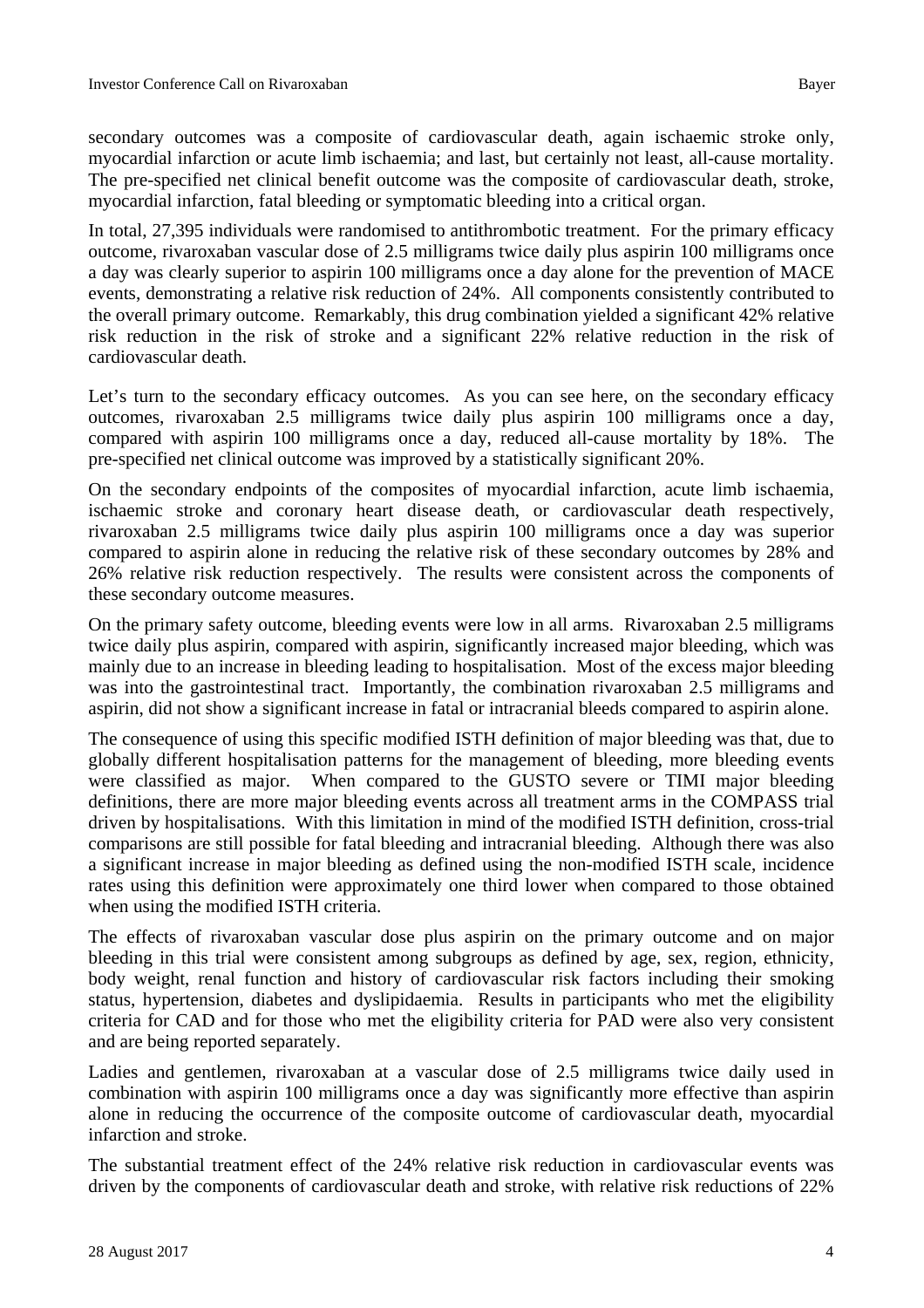and 42%, respectively. An 18% improvement in survival mirrored the result of the cardiovascular death component of the primary outcome. Modified ISTH major bleeding was increased significantly, but there was no significant increase in fatal or intracranial bleeds. The net clinical benefit – a composite of stroke, cardiovascular death, myocardial infarction, fatal bleeding or symptomatic bleeding in a critical organ – was clearly positive.

Overall, the dual pathway inhibition with rivaroxaban at a vascular dose of 2.5 milligrams twice daily combined with aspirin provides a larger relative risk reduction than dual anti-platelet strategies. This drug combination represents a substantial improvement to aspirin alone in the management of patients for secondary prevention of chronic stable CAD and PAD. Once approved, this treatment regimen could have the potential to change the standard of care for the secondary prevention of chronic stable CAD and PAD patients for the benefit of these patients. With that, I would like to hand over back to Jörg.

## **Summary**

### **Jörg Möller**

#### **Head of Global Development at Pharmaceuticals**

Thank you, Frank. Ladies and gentlemen, we are truly excited by these impressive results of the COMPASS trial. These data exceeded our already-high expectations. The COMPASS study is the first of its kind; no other NOAC has been studied in this patient population and the magnitude of these results clearly shows the benefit rivaroxaban could bring to patients diagnosed with CAD and/or PAD.

In the ROCKET AF trial, we have investigated the potential of rivaroxaban to reduce the risk of stroke in patients with atrial fibrillation, and in COMPASS rivaroxaban demonstrated a significant reduction in the risk of stroke in CAD or PAD patients. With that, rivaroxaban is the only factor Xa inhibitor to demonstrate a reduction of the risk of stroke in patients with or without atrial fibrillation. We will now work with the regulatory authorities to make this treatment option available to patients as soon as possible. With that, I would hand back to Oliver.

# **Questions and Answers**

#### **Oliver Maier**

Thank you, Jörg. Thank you, Frank, for the presentation of these impressive data. I think with that we are ready to open the call for the Q&A session.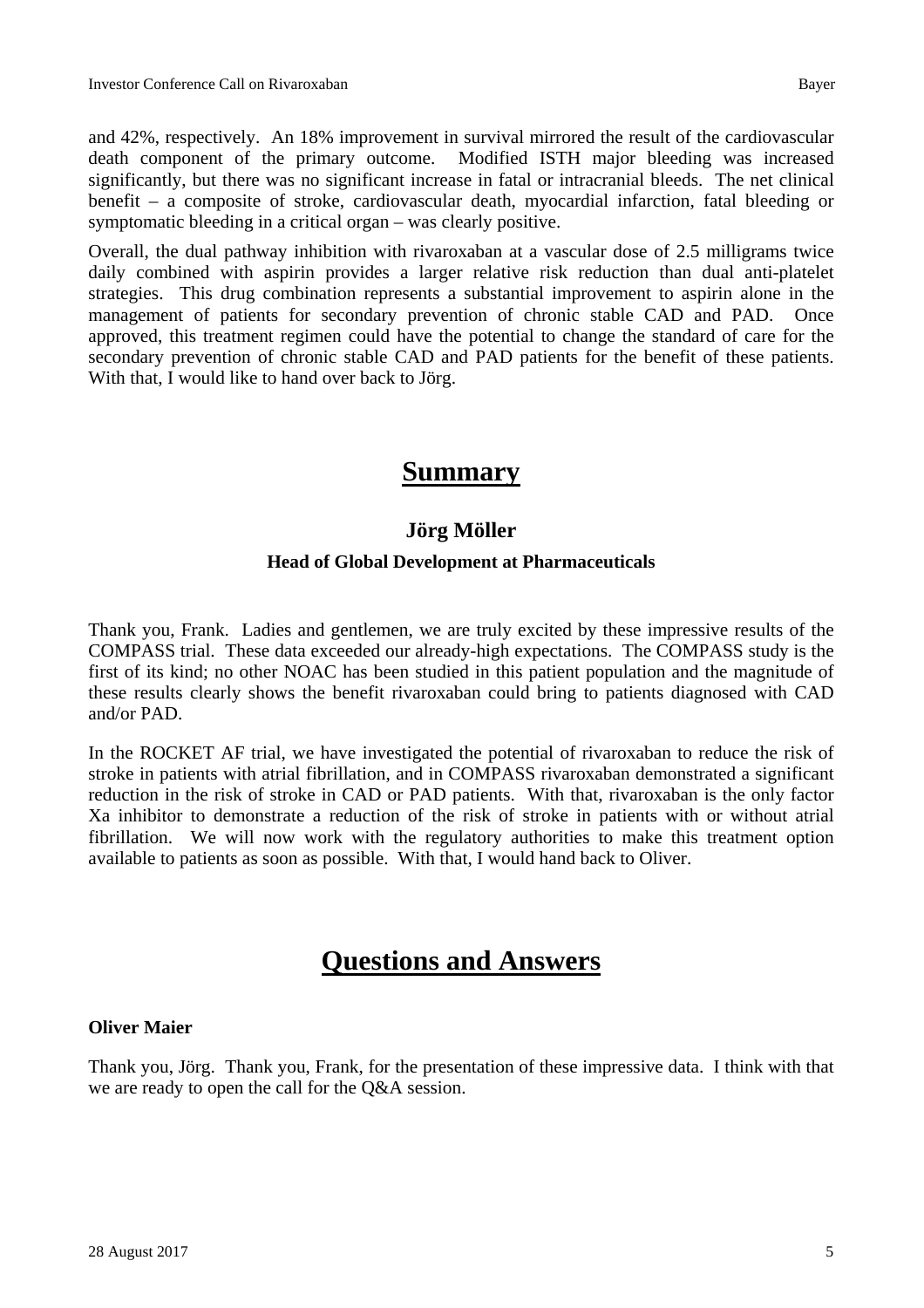#### **Richard Vosser, JPMorgan**

Thanks for taking my question. It's Richard Vosser from JPMorgan. First question: the presenter at the 'meet the trialists' session for COMPASS yesterday suggested that the lack of a statistically significant benefit on MI could be due to competing endpoints. I just wondered if you could give your perspective there and whether this is, in any way, a concern for you in relation to the data.

The second question: as you highlighted, the excess bleeding seems to come from the GI tract. I just wondered if you could talk about your expectations for the PPI subgroup study and whether that could shed some light to further reduce and manage GI bleeds to a greater extent.

Thirdly, I just wondered if you could give your perspective on the potential of the opportunity in CAD and PAD, given the magnitude of the MACE benefit, the CV death benefit and the all-cause mortality benefit. What are you thinking now? Thanks very much.

#### **Jörg Möller**

Thank you, Richard. Maybe I will start on the opportunity, then I will ask Frank to comment on the PPI study, which is still ongoing, and the 14% reduction in myocardial infarction. In terms of the opportunity, these are truly impressive data in our view. I tried to describe that this really has the potential for how patients diagnosed with CAD and PAD are being treated. However, at this point, it is a bit too early to speculate about the commercial impact. Our focus right now from a development perspective is to get approval, get these data in front of regulatory agencies and then of course, hopefully following an approval, execute a successful launch of Xarelto in these indications. These are clearly our next priorities. Frank, do you want to talk about PPI and MI?

#### **Frank Misselwitz**

Definitely, I'm happy to do it. Hello, Richard. Commenting on MI first, you noted the p-value as a non-significant p-value for MI, 0.14. That said, if you look at the hazard ratios, they were entirely consistent for all the components of the composite endpoint. Typically, you expect a significant result for the entire composite, but not necessarily for each of the components. That's why we basically have these composite outcomes, because we power the trial for the composite and not for the components. It actually is in itself a positive surprise to see that some of the components that drove that outcome are really, even as a standalone, highly significant. There's no particular surprise MI not being significant on its own; it's entirely consistent and goes along with the other components of the composite. If the trial would had gone further and simply had accrued more events towards the end of the trial, I think it would have easily reached significance as well.

To the other part of the question, you asked that, if you have competing risks, such as cardiac death or certain, let's say, unstable angina, etc., and would really assess it in on a more thorough way, what in total could be attributed to myocardial infarction, either fatal or non-fatal, or unstable angina. This post-hoc analysis did in fact show an even significant reduction of that endpoint. We believe it's entirely consistent. It's partly due to the early interruption of the trial. If you were to analyse in a post-hoc fashion all components that could attribute to coronary artery thrombosis then, actually, it's even significant.

To the other question, bleeding mainly being attributable to GI bleeding, this is not unexpected. We saw that in many trials with rivaroxaban. I want to point out though that the absolute rates of bleeding in this trial were, by far, lower when for instance compared to the ROCKET trial. We are using a very low dose here, or low in combination with aspirin. Bleeding rates on absolute terms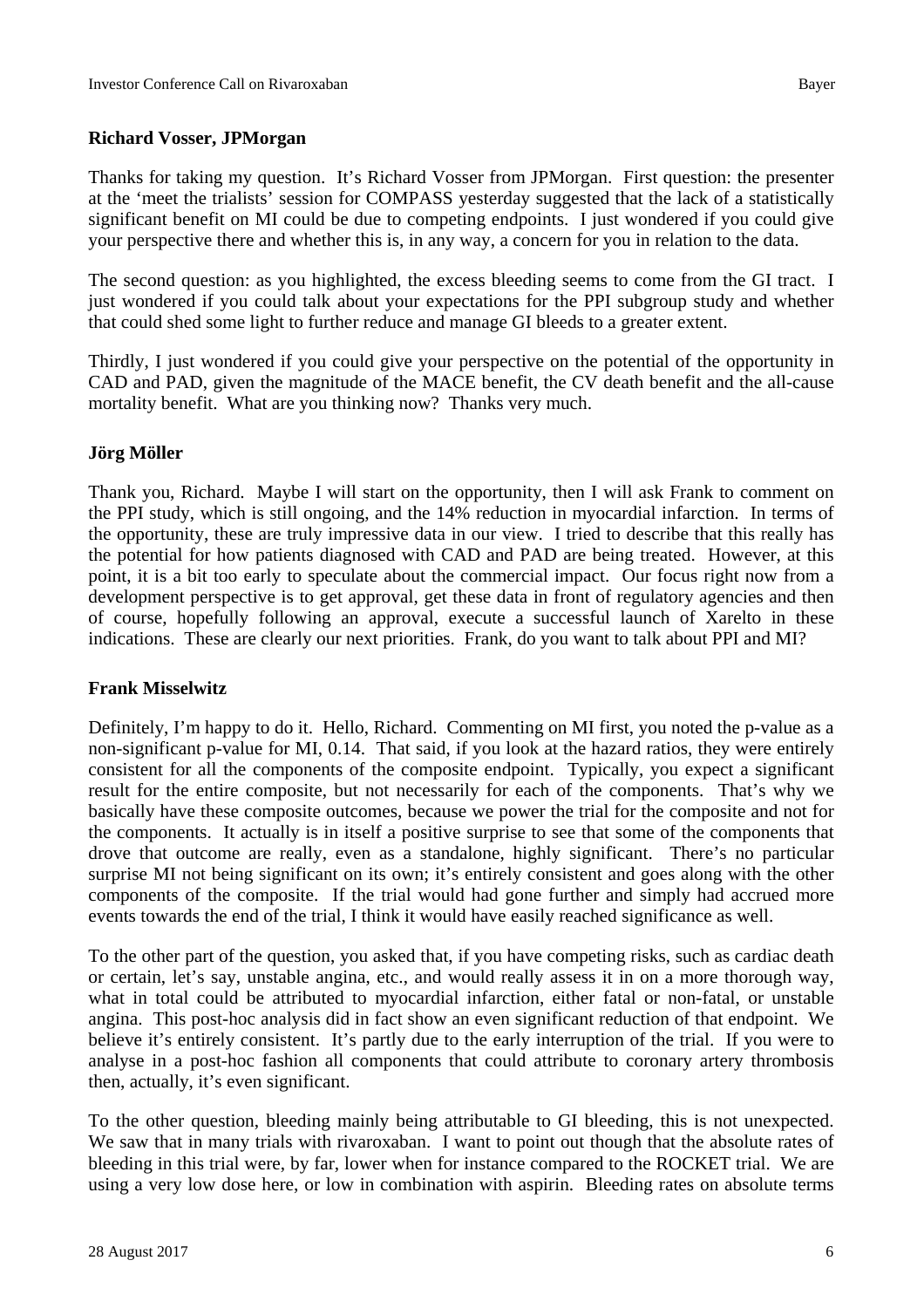are very low, mainly driven by GI. Now, you're right we actually have this PPI comparison. Two thirds of the patients who had not had a PPI at entry into the trial were randomised to receive either a placebo or pantoprazole 40 milligrams. This comparison is ongoing as we speak and will continue until the scheduled end of the trial, next spring 2018. Everything else in terms of the outcome of that comparison is highly speculative, at this point in time. It's a double-blind comparison and I simply, as eager as you, await the data next spring to come.

#### **Luisa Hector, Exane**

Good afternoon. Luisa Hector from Exane. Thank you for the call. I have a couple of questions. I'm sort of just trying to think a little bit more about the eligible patient pool and I notice that just under 6% of patients were excluded during the run-in phase, due to adherence concerns. I wonder if you could touch upon that, the reasons for that, and maybe tie in with that where you see initial targeting for this treatment, because you're essentially adding on a drug rather than replacing. That's the first question.

Then on the GI bleeds, I appreciate it's lower, so you've had the experience in the AF indication, but just maybe a bit more colour on how they are managed and whether there was any particular impact on the patient. Was there any discontinuation linked to the GI bleed? Thank you.

#### **Jörg Möller**

Thank you, Luisa. Frank, do you want to take those questions?

#### **Frank Misselwitz**

Yes, I'm happy to take them. The patient pool, first of all: why did we do this run-in period and how many patients were basically dropping out during the run-in period? When you plan for a very long-term large clinical trial, which was planned to recruit patients over one and a half to two years, and then continue follow-up and treatment for another maybe three years, making it up to a total expected trial duration of five years, you need to make sure that you have patients in the trial who are compliant, who are willing to participate in such a long-term endeavour and are really willing to come back to the sites. Typically that was the experience of our folks at Bayer, but also at academic research organisations such as PHRI. You would be able to identify these types of patients who actually are not eligible for such a marathon run relatively early on in the trial, and that's why we designed the run-in period.

You would, number one, see patients who simply cannot tolerate aspirin, which is relatively rare and was not the primary point of the run-in. Importantly, you will be able to identify patients who simply cannot cope with a long-term research trial of that kind and would either be non-compliant or simply not willing to return so frequently to the hospital. Losing these approximately 6% of individuals doesn't change the overall population but it did, in the long run of the trial, enhance the compliance and adherence. Actually, the number of dropouts during the trial was exactly even slightly lower than we anticipated, because we anticipated approximately 10% of patients dropping out during year one and then, in each of the consecutive years, approximately 6%. As a matter of fact, we do see approximately 15% to 16% dropout rates finally, at the end of our trial, which exactly matches our expectations. That is so far to the patient pool.

Targeting patient population, I think you clearly see in the eligibility criteria that we target patients with CAD and/or PAD, but really patients at a relatively higher risk. I wouldn't say highest-risk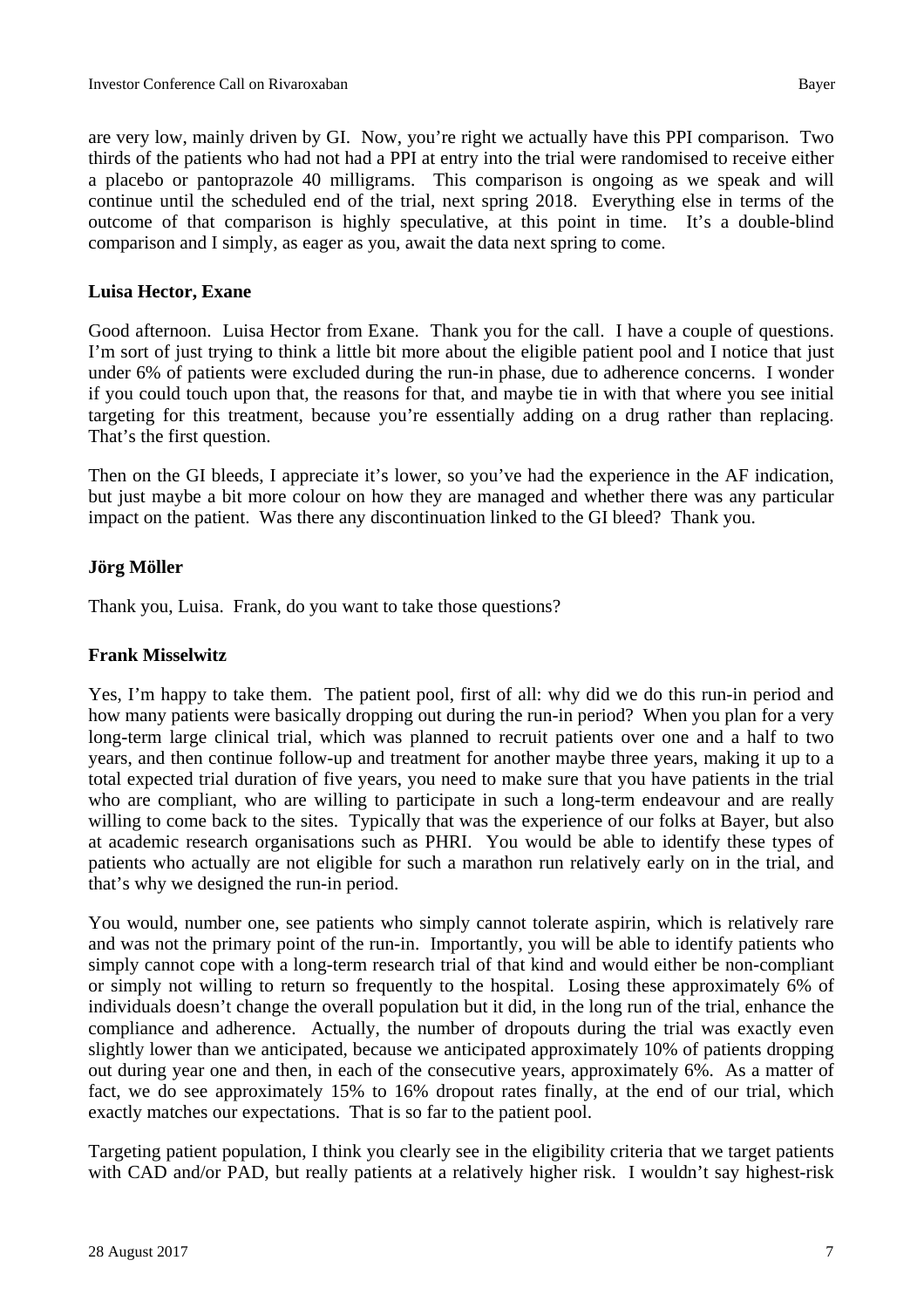patients, but an elevated risk because, if a patient was younger than 65 years of age, he or she had to have additional risk factors. In particular, this becomes evident when you look at what we call the poly-vascular patients or patient with atherosclerosis in two or more vascular beds. These are very interesting patients, representing quite a substantial proportion of our patients in the COMPASS trial.

To your question about the GI bleeds and how they have been managed and what were the consequences, of course, we had in general not just GI bleeds discontinuation due to bleeding but, overall, that wasn't a large percentage. Owing to the overall number of 16%, at average, who dropped out during the trial, only a small proportion of those dropped out due to a bleeding event.

The management of a GI bleed typically is emergency care facility at presentation of the patient, work up endoscopy. Typically, in some cases, surgical interventions via the endoscope procedure is required to pacify the site. Patients either then of course had all right to drop out from the trial or they were, after a certain period, again put into the trial. Both had happened and, generally speaking, many of our major bleeds were bleeds that actually could be treated effectively in a day clinic setting with no overnight stay. This is what I really want to emphasise here: regardless of whether there has been a GI bleed or, let's say, a nose bleed that had to be packed.

#### **Jörg Möller**

Thank you, Frank. As Frank has mentioned, treatment of these GI bleeds is mostly symptomatic. I want to emphasise that, in COMPASS, the overall bleeding incidence rates were really low and, while it is correct that major bleeding was increased, importantly, there was no significant increase in fatal or intracranial bleeding. That meant that we were able to demonstrate a favourable 20% improvement in the pre-specified net clinical benefit. That is a very important finding putting both benefit and potential harm into perspective.

#### **Sachin Jain, Bank of America**

Hi, it's Sachin Jain from Bank of America. A few questions, please, firstly just to follow on from the last topic. Given the screening criteria, what percentage of the CAD/PAD population do you think this study is applicable to? I think, Jörg, you mentioned 17 million patients addressable. What number of that does this study directly apply to?

Secondly, do you see any overlap or halo effect with the SPAF indicator from this data set? Is there any overlap in the patient population?

Thirdly, you've referenced the net clinical benefit a few times. Can you just clarify whether major GI bleeds were included within that net clinical benefit? I've heard back that it wasn't and, therefore, do you think that's fair?

Then my final question is for PCPs. I imagine PCPs is a fair proportion of the prescribing base for this indication. Do you think they will be as comfortable with the non-significant increases in fatal and intracranial bleeds as the key opinion leaders or cardiologists would be? Thank you.

#### **Jörg Möller**

Thank you, Sachin. Maybe I'll start describing what we think is the eligible patient population. The overall patient population that is diagnosed with CAD and/or PAD is very large, as we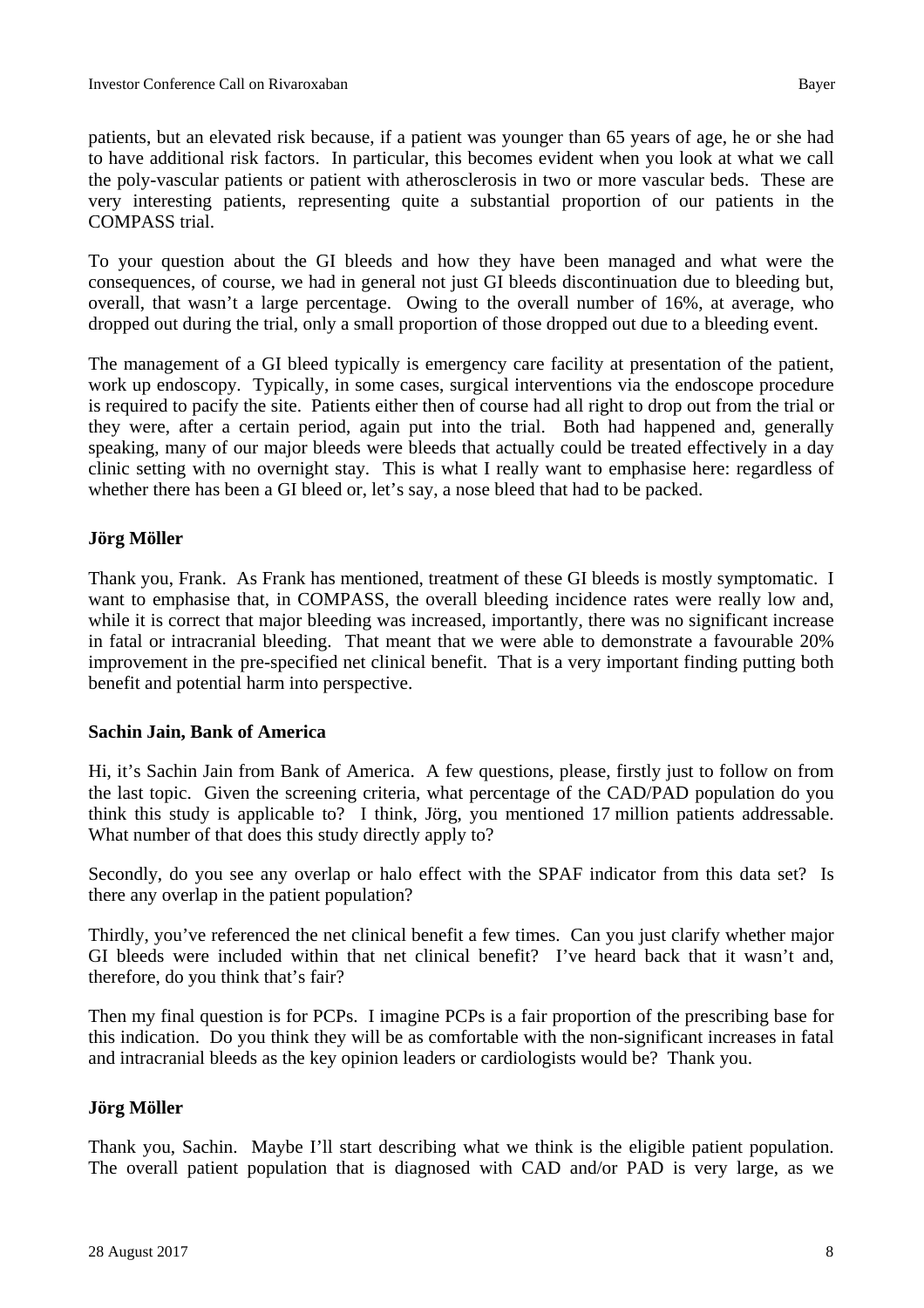mentioned. However, in the COMPASS trial, we covered a sub-population of the overall patient population that is diagnosed with CAD and/or PAD. For example in COMPASS, we have excluded patients who have atrial fibrillation and also those who were on dual antiplatelet therapy. We have, as Frank mentioned, included patients with CAD who were younger than 65 years only if they also had documented atherosclerosis involving at least two vascular beds or at least two additional risk factors. Based on this, we estimate that the potentially addressable patient population for COMPASS is about 30 million patients globally, round about.

To your second question on halo, I believe, actually, COMPASS nicely underlines the profile for Xarelto that we also have seen in other typical phase III studies before, where we could demonstrate clearly efficacious medical intervention with rivaroxaban, significantly addressing modifiable risk in these populations, but mostly only at the expense of an increase in minor bleeds that were addressable also with medical intervention. Importantly, as in ROCKET also in COMPASS, we could show that especially the most critical bleeds, fatal bleeds and bleeding into critical organs, intracranial bleeds were not increased. That is a very important message that will also make primary care prescribers more comfortable. Also, we have to realise that we are now some years into commercialisation of Xarelto. We have more 30 million patients treated globally, so prescribers know how to use these drugs and have built experiences. I think the clinical profile of rivaroxaban has again been underlined by these exciting data resulting out of COMPASS. Frank, do you want to address the question of Sachin on net clinical benefit?

#### **Frank Misselwitz**

Yes, I'm happy to do so. Sachin, the net clinical benefit did include fatal bleeds and bleeds into a critical organ, so a major GI bleed would only be included if it was fatal, otherwise not in this pre-specified definition. We really wanted to basically be balanced as to events of irreversible harm. There is this emerging and widely accepted concept of events of irreversible harm, both on the efficacy and on the safety side, to really derive an appropriate and balanced view of the net clinical benefit. Hence, we tried to focus here on really irreversible harm events and GI bleeds are often actually very well managed and without longer-term signalling.

To the other question, whether primary care providers would be satisfied with the non-significant slight numerical increase in fatal and critical organ bleeds, on that point the same would apply to aspirin alone. That is already a fact. In the important sub-populations, for instance of coronary artery disease, the increase of fatal or critical organ bleed was simply absent. There was even no numerical increase versus aspirin alone. We talk about very low percentages, in the range of 0.2%, and that is throughout the entire duration of the trial, which is on average close to two years. Whether they will tolerate it, I think they will take into consideration the potential very large benefit.

Maybe a last remark I want to make on that is we have seen the bleeding risk being or occurring earlier on in the trial. The bleeding hazard was relatively higher in the first year of the trial and then really tapered off massively, getting actually close to a hazard ratio of 1 in the later part of the trial; whereas the benefit, in terms of preventing thrombotic events, was constant over time. You can, by treating the patient longer, accrue more and more benefit over time.

#### **Peter Verdult, Citi**

Good afternoon. It's Peter Verdult from Citi. I have three questions, please. Firstly, just coming back to the GI bleeds, can you confirm whether you have or have not had a look, at the interim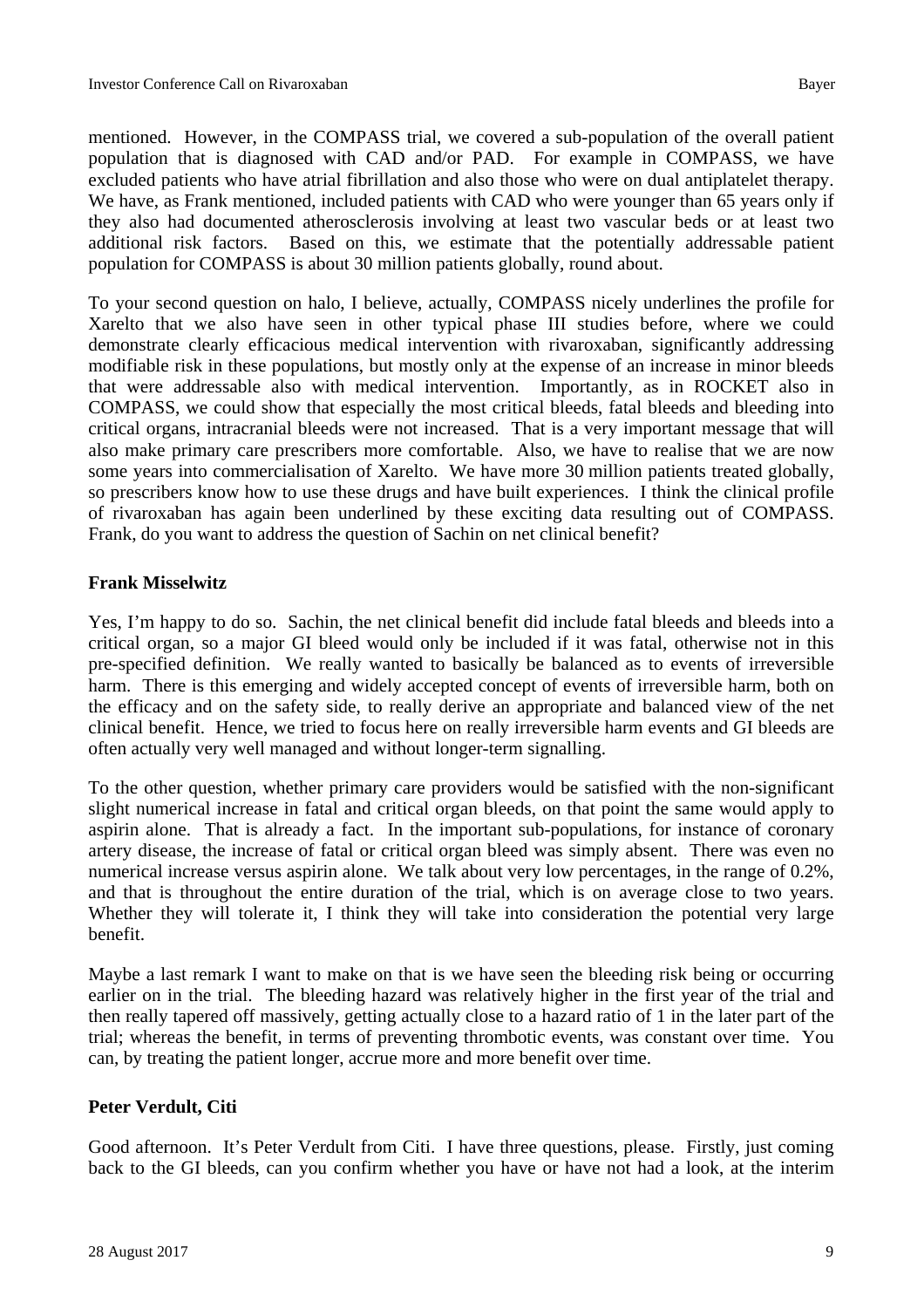stage, at the patients randomised to Protonix and whether there's been any impact on the overall result, as it relates to GI bleeding? That's question number one.

Question number two, could you just remind us, outside of the US, what the average daily treatment cost is for Xarelto across the approved doses?

Number three, I realise Dieter's not on the call, but could you make any initial comments regarding the commercialisation efforts required assuming, a year from now, you get an updated label? Is the intention to commercialise this with the existing sales force or will it require an increased investment from Bayer? Thank you.

#### **Jörg Möller**

Thank you, Peter. Frank, do you want to cover the GI bit?

#### **Frank Misselwitz**

I can start with the first question, yes. I'm happy to do so. Peter, the important and relevant question about whether or not we already had some glimpse into whether PPI works or not, it's a twofold answer to that. Number one, we analysed without breaking the blind to everyone at PHRI and at the sponsor level, as to whether there is an interaction in the sense of whether or not PPI would have an interference with the primary efficacy data. That has been analysed and the clear answer is there is no statistical interaction whatsoever between the use or not use of PPI with the efficacy of the drug, so that has been looked at. We have not and we remain to be fully blinded, as to any effect PPI may have on the safety. That simply cannot be answered. The only independent committee that is looking at it is the data management and safety board, and of course everyone else remains blinded to these data.

#### **Jörg Möller**

Peter, regarding your other two questions, Frank and I are from the development organisation, so I can't really comment on commercialisation cost and I ask for your understanding. I think what we can provide is, for example since you asked for daily treatment costs, one number is  $\epsilon$ 2.5 daily as the wholesale acquisition cost. Those are data from Germany, but I'm at my limit when it comes to these commercial questions. I ask for your understanding.

#### **Marietta Miemitz, Prime Avenue**

Good afternoon. Marietta Miemitz from Prime Avenue. Thanks for taking my questions. I do actually have a whole bunch, to be honest. Following on from some earlier questions, I'd just be really grateful for some more help with patient segmentation. I appreciate it's too early to really gauge the commercial opportunity, but maybe just some high-level thoughts. Of the 30 million people who make the COMPASS enrolment criteria, do you have a rough split between the G7 and the emerging markets? Just generally based on your own analysis of the data and the discussions you've had with various physicians, in what proportion would you say it's really a no-brainer to give Xarelto based on the COMPASS data and what proportion would you say, just based on the bleeding profile, the low absolute benefit and just the conservatism that you see in the real world every day that they're quite unlikely to go into Xarelto in the coming years?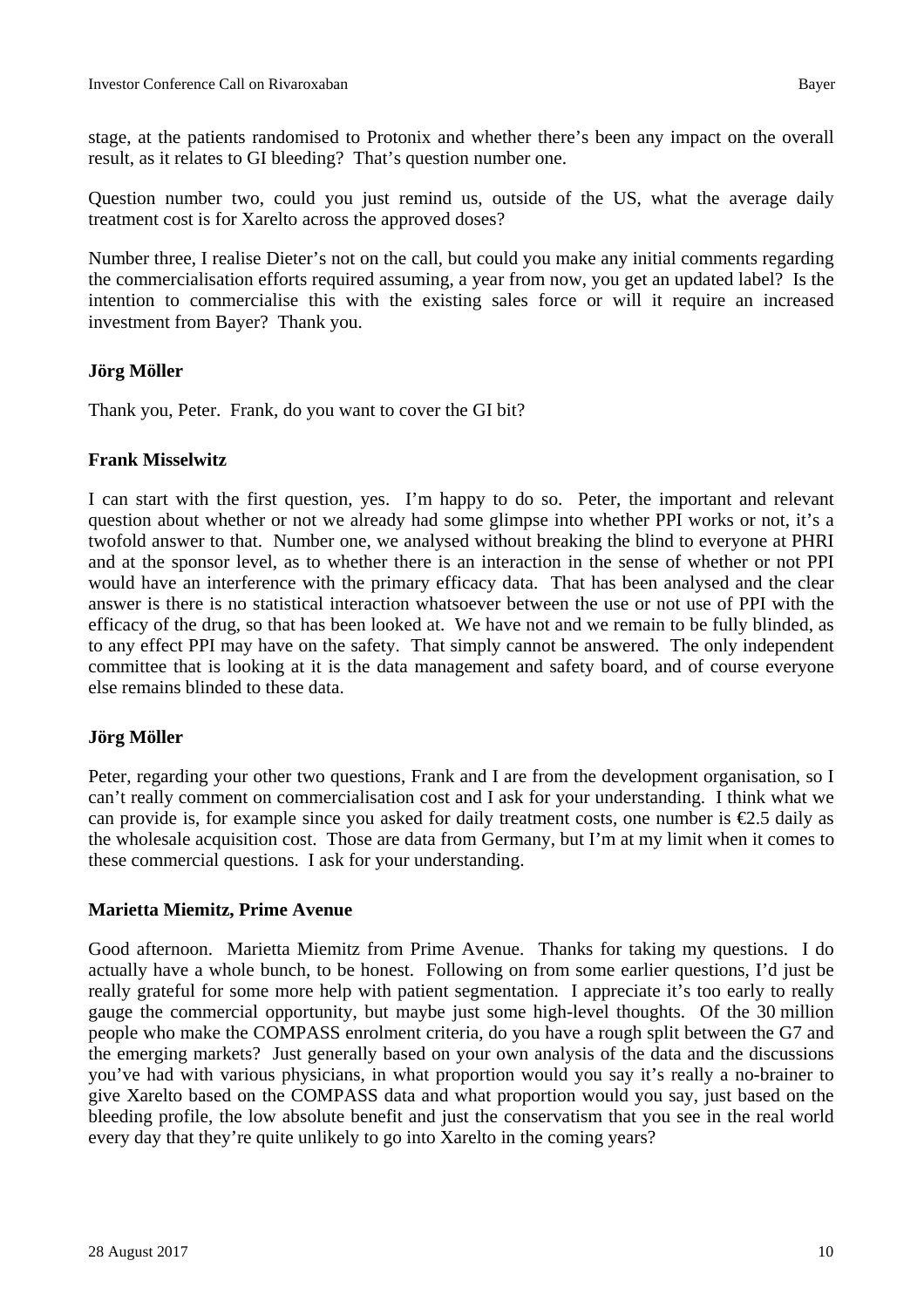Maybe specifically on that point, do I read the sub-group analysis correctly that patients with PAD, but no concomitant CAD, don't actually get much of a benefit on the primary endpoint? How many patients would fall into that group in the real world? Would you still expect them to get Xarelto, just to avoid the limb events? Have you done a separate analysis based on the disease severity at all? Do you think that the milder patients within COMPASS will go for Xarelto? I would imagine that the milder that the patient is the lower the absolute efficacy benefit, but still the same bleeding profile. Maybe the motivation actually increases with disease severity.

The final segmentation question is, maybe just as a benchmark, can you remind us roughly what proportion of the 25 million SPAF patients in the world are now on some sort of a novel oral anticoagulant?

If I could have just a couple of commercial questions as well, you typically have to give price concessions to get a new indication reimbursed, so I was just wondering if there was any risk we could see a decline in Xarelto sales in the short term or has that actually been ruled out?

Maybe just one final question on the other PAD product you have in your pipeline, BAY 1193397: how does that compare to Xarelto and can you just give us a rough feel for the development timelines on that? Thank you very much.

#### **Jörg Möller**

Thanks so much. Maybe, Frank, you want to take the question on PAD and the benefits PAD patients have in COMPASS. Maybe also talk a little bit about the sub-group question and then also the pipeline question. Before you do that, I want to take the first question. Unfortunately, I am not able to provide you with more colour on the breakdown of the 30 million people who we think are eligible and sort of like mimic the COMPASS eligibility criteria. I'm not able to provide you with more breakdown there, but what I want to emphasise is, clearly, Xarelto is the Xa inhibitor that has the broadest set of indications. Especially now in light of the COMPASS data, there is no other of the new oral anticoagulants that has been studied in this patient population. Clearly as we mentioned, the magnitude of the benefit demonstrated in COMPASS clearly shows what rivaroxaban could bring to patients diagnosed with CAD and PAD. Clearly rivaroxaban is the only factor Xa inhibitor to demonstrate a reduction of the risk of stroke in patients with or without atrial fibrillation. That is also what I would emphasise and what makes these data so special also when compared in the competitive setting.

#### **Marietta Miemitz**

I think that's all very clear, but I guess there's just an element of inertia in the real world. We're not going to see 30 million patients go on to the drug some time in the next three to five years, so that's why I also asked the benchmark question. What patients, what proportion of the a-fib population, in the whole world are still on warfarin or something else that's not a novel oral anticoagulant, despite the clear evidence?

#### **Jörg Möller**

I was about to address that. Following up, you are right we have seen a continued decline in the use of warfarin globally, if one looks at warfarin use. Round about globally, and this varies a little bit by region and country, but globally we are approaching 50% of warfarin use. Remember one and a half years ago, I would have answered that question with about 60-65% warfarin use, so we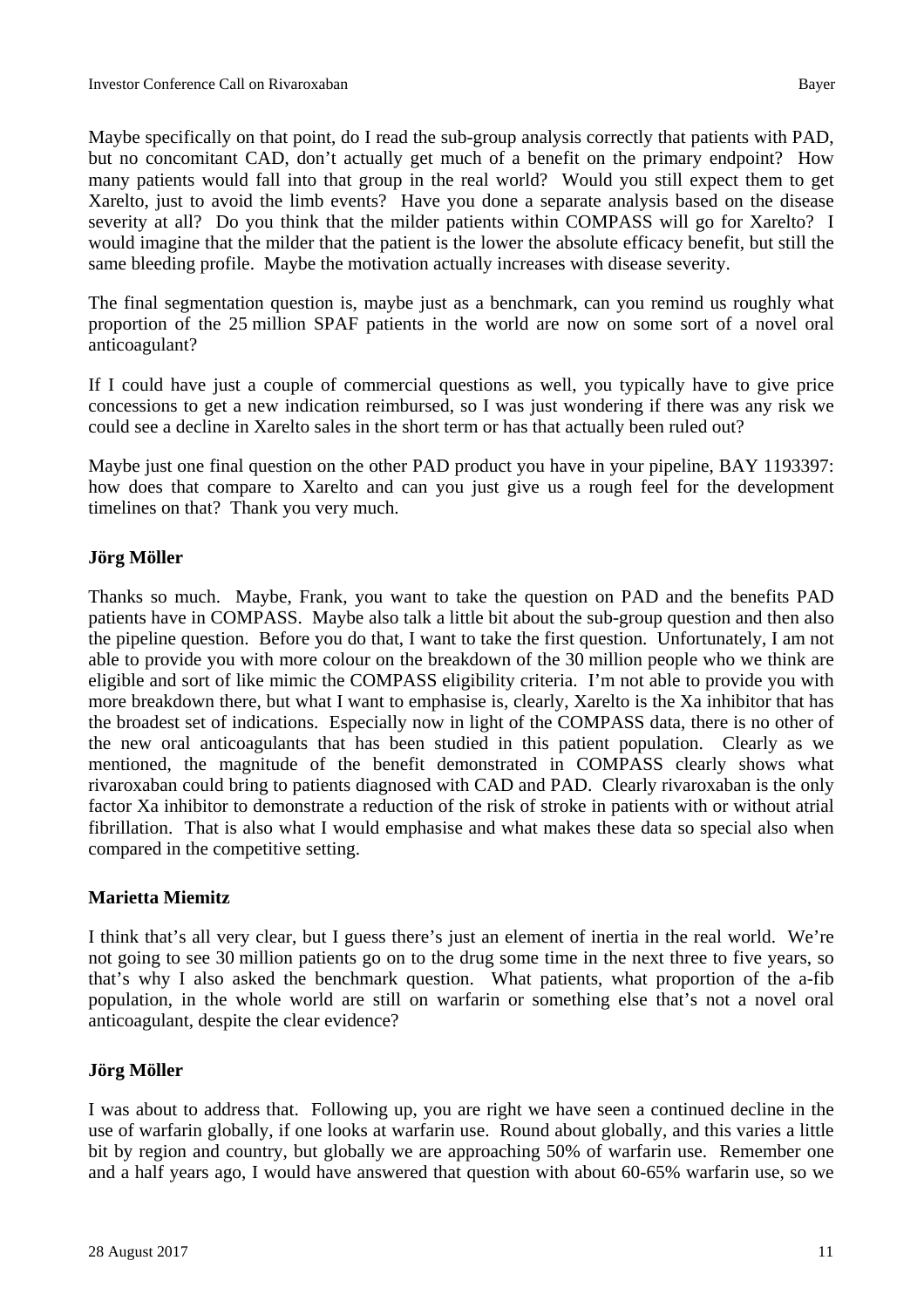are seeing a continuing decrease and we are seeing increasing shares of the new oral anticoagulants in the a-fib market.

#### **Frank Misselwitz**

That's, just to add, relatively homogenous in terms of geography. This is also documented when you look at data from contemporary registries, such as the GARFIELD registry, where you see that this is a trend you can actually quite evenly observe, be it Latin America, be it Asia-Pacific or the G7.

Let me tackle the question of PAD-only. You asked that this was a sub-group reported to have potentially a lower benefit. Well, I want to say atherosclerosis is really a generalised and systemic progressive disease. It is correct to say that it may become symptomatic in one particular vascular bed, manifesting itself as a coronary artery disease or a carotid artery disease or a peripheral artery disease. Most of the time, it really affects more than one vascular bed, so the sub-group of PAD-only you were referring to is only 9% of the patients. It's a very tiny, small sub-group and I wouldn't actually, just owing to the size of that sub-group, want to make any far-reaching statements that PAD alone wouldn't work. The majority of the PAD patients had concomitant atherosclerosis in other vascular beds. We have a very large group of patients with CAD and PAD; actually the majority of the PAD patients were both and the clearly derived a massive benefit, not only in terms of reducing MACE, but also in terms of reducing major adverse limb events and amputations.

In that regard, you asked the question where to use our sub-group analysis as to mild and more severe patients. We in part are still in the process of analysis that, as to comparing the outcomes to existing risk scores, such as a GRACE risk or REACH risk or TIMI risk scores, etc. That is work in progress, but what I can say, just to give an example, is when you look at the relatively younger patients, those aged below 65, they actually in absolute terms had the biggest benefit of 2% absolute reduction, with the smallest increase in all the major bleeding, according to the modified ISTH definition. This increase was as small as 0.2%, so 2% absolute decrease on the efficacy side, 0.2% absolute increase on ISTH modified major bleeding side. That is just to your point that is not always the most severe, most frail patients who would benefit most, but in this regard it was actually the patients with CAD and PAD who are younger and would actually accrue a very large lifetime benefit.

#### **Marietta Miemitz**

Weren't they the patients who were also the sicker ones in the trial, in a way, because they had to have more comorbidities, right?

#### **Frank Misselwitz**

That is true. That is correct, and maybe that is exactly the reason for this observation I was just referring to.

#### **Damien Conover, Morningstar**

This is Damien Conover calling from Morningstar. I have a question talking a little bit about some of the comments towards the end of the presentation, talking about the dual pathway inhibition with rivaroxaban and aspirin being a stronger relative risk reduction versus other dual antiplatelet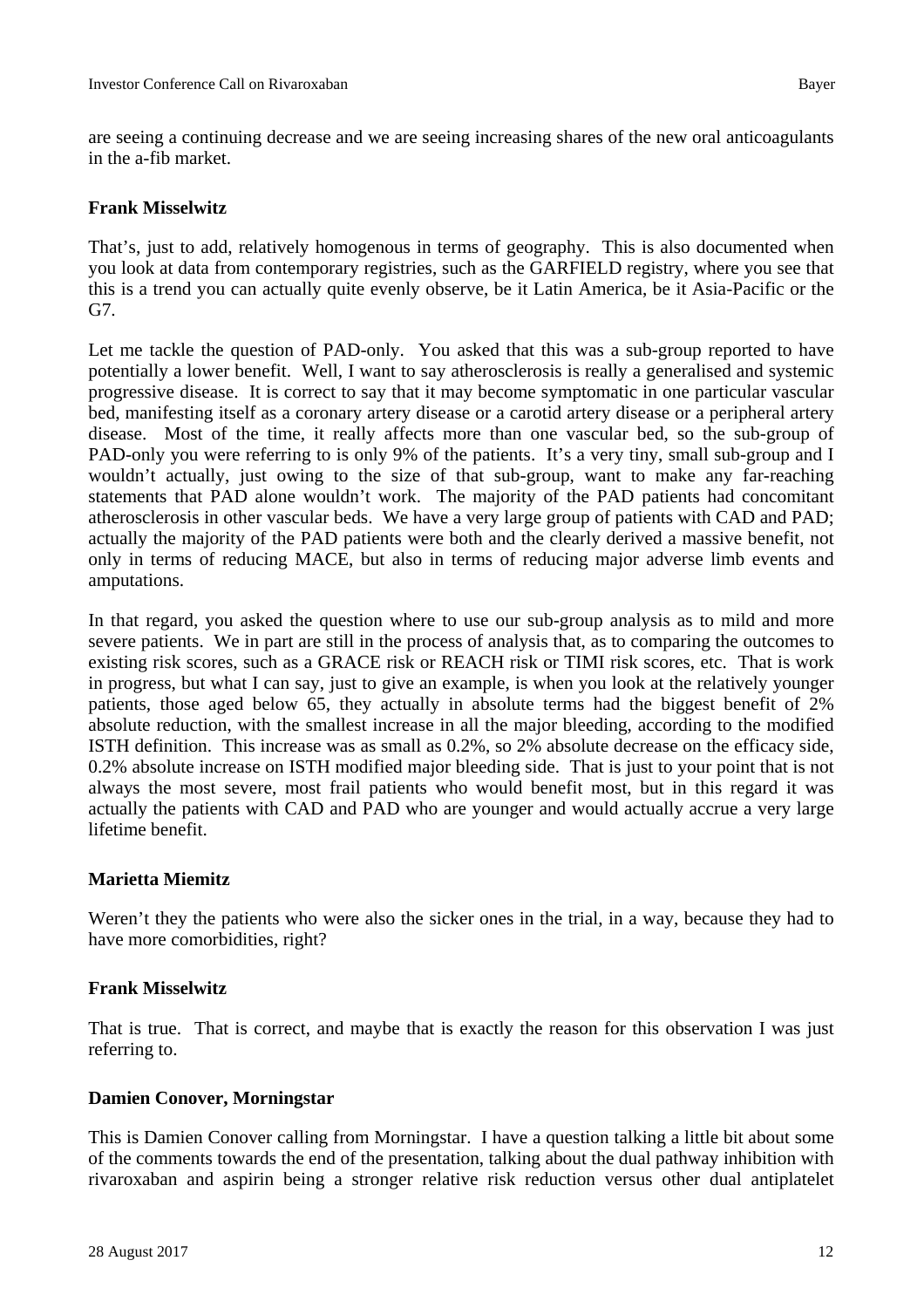strategies. Could you talk about the key studies you're referencing there and some of the quantitative relative benefit, and anything we should keep in mind with some of the challenges with cross-trial comparisons?

One follow-up question is: do you have any numbers on the number of patients who are on dual pathway inhibition currently? Thank you.

#### **Jörg Möller**

Thanks so much, Damien. Frank, do you want to give it a shot?

#### **Frank Misselwitz**

I thought that the dual pathway inhibition, the best evidence is really from the series of ATLAS trials, our dose-finding ATLAS 1 and the phase III ATLAS 2 trial in acute patients, in incident patients with an acute coronary syndrome, clearly showing that there is a substantial benefit when you add an anticoagulant, in this case rivaroxaban, at the very low dose of 2.5 milligrams b.i.d. on top of, in this case, either aspirin alone or dual antiplatelet inhibition for most of the cases.

It makes a lot of sense, because we know that, whenever you have an atherosclerotic plaque and you have a rupture of that plaque there is both the coagulation pathway that is being activated and of course also the activation of platelets, of thrombocytes. Those processes are highly intertwined and we firmly believe – and this is also what has been highlighted by Dr Eugene Braunwald in his commentary in the hotline session, as well as in the editorial in *New England*. This is what makes it most efficient to use low doses to inhibit both of the pathways, the clotting pathway and the platelet pathway. If you pile up many drugs and even more potent drugs for just one of the pathways, you run the risk of increased risk of bleeding, while this is far less pronounced with this dual pathway.

In terms of the evidence to that, it is really the external validation from the ATLAS 2 trial, which by the way also did show a 52% relative risk reduction of all-cause morality over the two years of the trial duration. Now we have a second trial, basically in a continuum of patients. The ATLAS population was acute incidents directly after intervention; now we have the same findings very consistently in a prevalent, more stable patient population with chronic CAD. I think it's highly believable, it's very plausible and externally plausible.

#### **Jörg Möller**

Thank you, Frank. Maybe to add on that and also as we have mentioned during our explanation of the data, when one looks at the data generated in clinical studies with antiplatelet regimens – clopridogrel, ticagrelor, voraxapar – they have been tested in secondary prevention in similar settings. Importantly in those trials, none of these compounds has been shown to have an effect on mortality. As Frank has mentioned, that in my view also underlines the importance of addressing both pathways, as compared to just focusing on antiplatelets and basically going probably into higher doses there and thereby increasing the bleeding risk, but not being able to increase the benefit to a higher extent. This is also what sets COMPASS apart from other approaches using just antiplatelet regimens.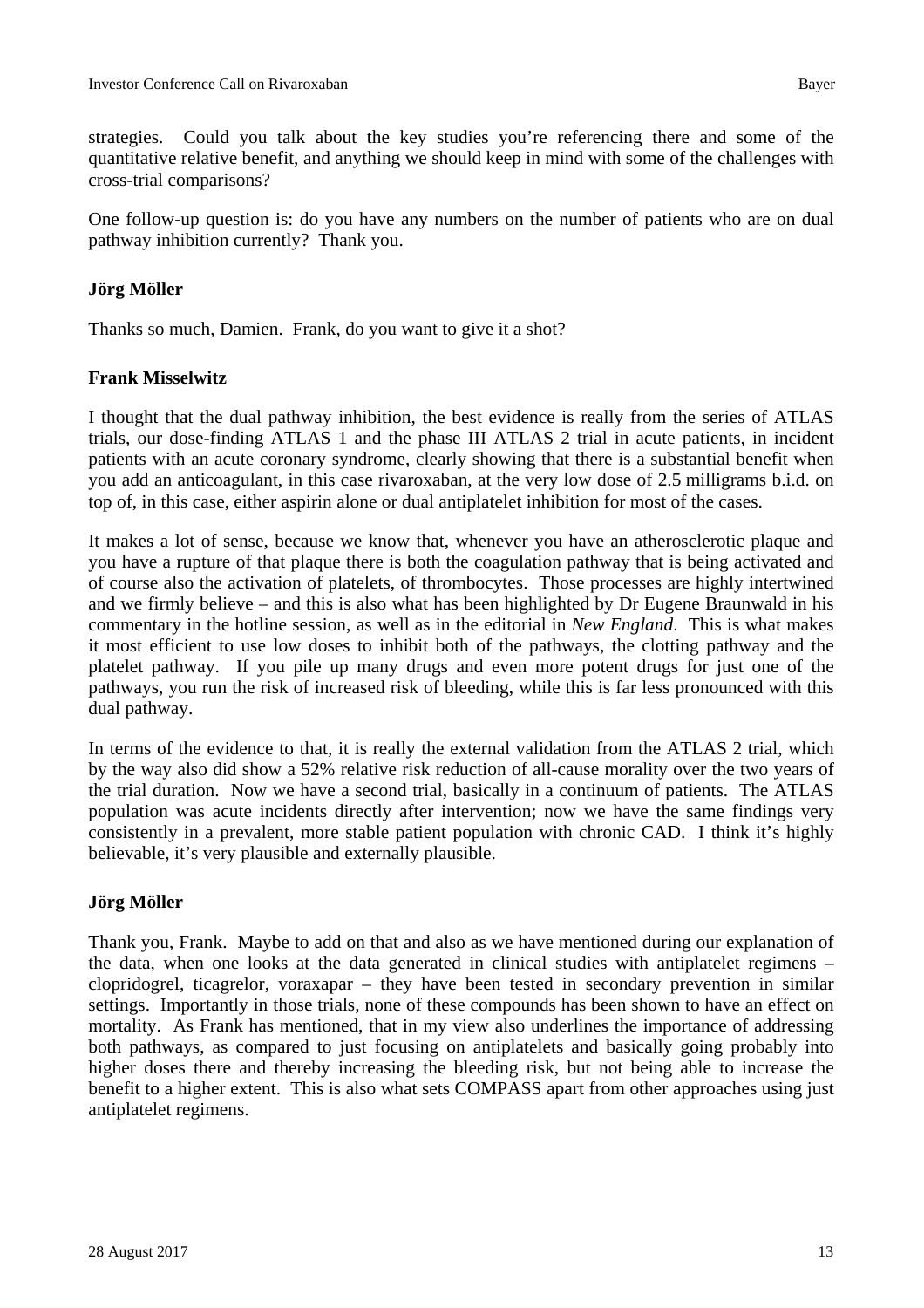#### **Wimal Kapadia, Bernstein**

Just as a follow-on from an earlier question, can you talk a little bit about the difference in unmet medical need between the two populations, i.e. CAD versus PAD? My sense is that, within PAD, the unmet need is significantly higher and even aspirin is not really considered that effective. That seems slightly different in CAD, so I'm just trying to get a sense of the opportunities across the two populations. I appreciate there's significant overlap, but just want your thoughts on the difference in appetite across the two populations.

Just following on from that, can you be a bit more specific around the number of patients who have PAD alone within the 30 million population? Is it similar to the study, around 9% – just your thoughts there?

Finally, would you consider running Xarelto in combination with dual antiplatelet therapy within CAD, in an additional study? Thanks.

#### **Jörg Möller**

Thanks so much. Frank, do you want to take?

#### **Frank Misselwitz**

I'm happy to take the medical need question, PAD versus CAD. Well, first of all, as you rightly mention, most of them are going hand in hand and effectively have both. We included in our PAD analysis also those who came into the trial as CAD patients but then, upon baseline check-up, were identified to have a low ankle-brachial index, indicative of a PAD. Those were qualified as of course having both, CAD and PAD. The data are very consistent.

I think medically speaking it is very clear that, while the data are very consistent, for both populations who consistently benefit from the treatment, there are differences in the absolute risk reduction being higher in those who have both CAD and PAD. Owing to the medical need, I would concur saying that currently the unmet medical need certainly is larger in the PAD sub-population. We believe that, if you were to rank the absolute benefit, you would clearly have, at the tip of the iceberg, the poly-vascular patients who have atherosclerosis and more than one bed, which kind of automatically includes the PAD patients, but does not exclude the CAD patients. Then you work down that cascade, but having in mind that the hazard ratio for relative risk is very consistent.

#### **Jörg Möller**

Thank you, Frank. To your last question, in fact, if you look at the ATLAS programme we have tested rivaroxaban on top of dual antiplatelet therapy, in a more acute coronary heart disease setting. In the ATLAS 2-TIMI 53 study, which was also published in the *New England Journal* in 2012, those data were the basis for the approval of rivaroxaban in the ACS setting in round about 40 countries globally. These data have been available and, in a way, also nicely dovetailed, as Dr Braunwald yesterday alluded to, because also in the ATLAS 2-TIMI 51 study rivaroxaban could show a reduction in mortality that actually, in itself, even slightly exceeded what we are seeing in COMPASS. The data, not only within COMPASS but also across trials being conducted with rivaroxaban, are very consistent.